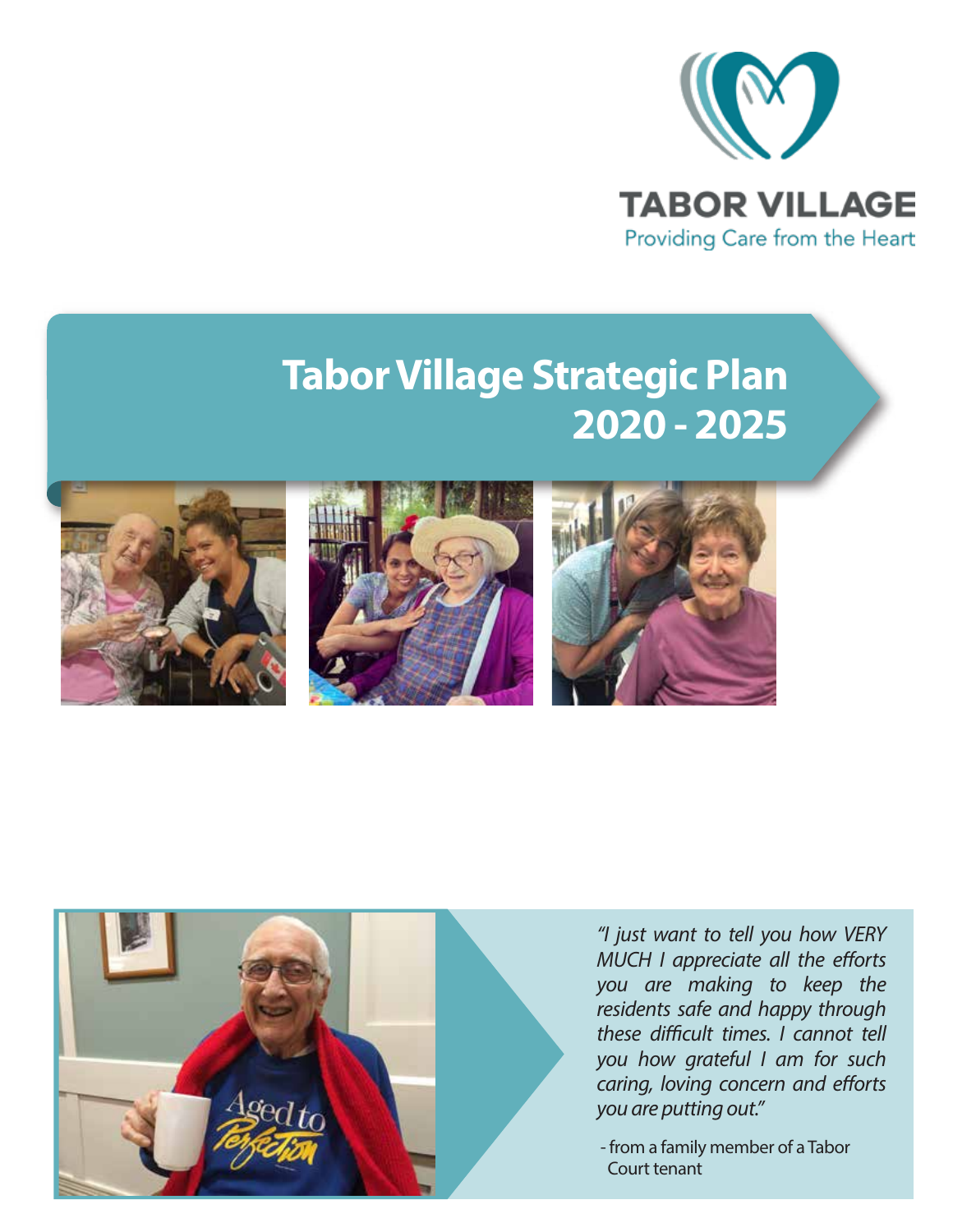# **Our Strategic Plan and Vision**

Tabor Village is proud to present Caring Hearts, our 5-year Strategic Plan based on a common set of goals, guided by shared values and a renewed vision for the future. Our Caring Hearts plan stems from a simple intention: to provide care from the heart that will make a difference. This intention is what connects us as a group and to this Strategic Plan. If the ideas in the Plan seem familiar, it is because they came from you. Through ongoing community connections from a variety of stakeholders, we have gathered a full spectrum of feedback to create a preferred future to serve the Tabor Village community. We have considered partner organizations across the health system and our communities as part of an in-depth analysis of Tabor Village's environment. Our future vision is based on the hundreds of people that encompass Tabor Village including residents, tenants, families, staff, volunteers, donors and the broader community. It is an honour to serve and we would like to thank everyone who helps to shape our collective future and provides strength to inspire and challenge us to deliver our best every day. The Strategic Plan will help mobilize Tabor Village as we move confidently into a new period of tremendous growth. After a decade of planning for the future and building a solid foundation of programs and services, Tabor Village is now poised to expand our services for older adults on the Clearbrook campus, meeting more needs through new models of care and housing options as well as community based services. The focal point of our Caring Heart plan is our renewed Vision Statement – *Tabor Village is at the forefront of seniors' care and innovation, an employer of choice, a charity of choice, with an increased number of volunteers, and a renewed campus of care.*



Tabor's 60th anniversary with the two daughters of our first house father and two valued Tabor employees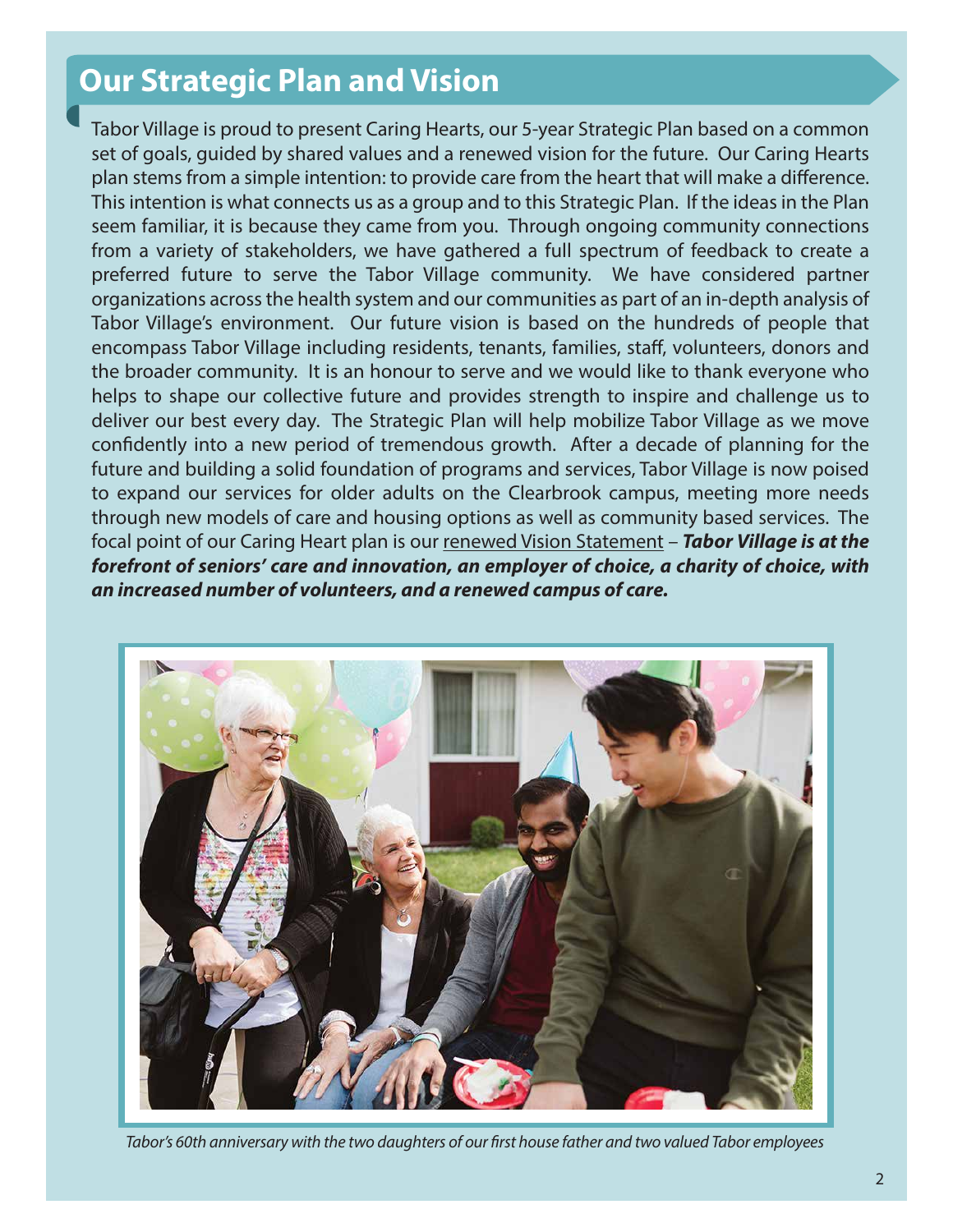### **Strategic Plan 2020 - 2025**

Our previous Strategic Plan helped build a strong foundation. Over the last few years we have made substantial progress in achieving our commitments. Enhanced programs and innovations are enhancing the well-being and quality of care for older adults. Tabor Village is recognized as achieving Exemplary Status with Accreditation Canada, the highest award designation. Redevelopment plans and an \$11 million capital campaign has engaged the community and reimagined the way people think of aging. It is from these strengths,



and our calling to build a stable foundation for growth, that Tabor Village is now in a positon to offer something uniquely valuable: a new aged care and housing community that responds to the aging demographic with new options in living life to the fullest.

Our new Strategic Plan reflects the understanding that what makes Tabor Village extraordinary for older adults and employees is the combination of all these aspects – excellent aged care services, an innovative approach to housing, and deep rooted community partnerships. Across Tabor Village's programs and services, we are united by a deeply shared commitment to improving the lives of older adults and transforming the aging experience.



In the years ahead, Tabor Village will continue to build strong partnerships with older adults and families. We believe that together we can change the experience of aging. By both building new housing options and offering the best of Tabor to the broader community, older adults will be able to find fulfilment and purpose wherever they call home, and in their own way. At the same time we will step up innovation by deepening the linkages between older

adults, families, employees, Fraser Health and BC Housing, to generate new approaches that support optimal healthy aging responding to diverse needs. And we will be mindful of the long term, ready to build innovative living options creating new possibilities for the aging population of tomorrow.

Today in British Columbia seniors already outnumber children under the age of 14, a trend that will only accelerate in the decades ahead. This seismic shift is forcing the health care system to transform. Dementia, social isolation and loneliness are now serious public health challenges that demand urgent solutions. Every day we work with older adults and families who are struggling with these very real issues and seeking more options.

As we take on these challenges, Tabor Village will remain committed to embracing the reality of aging. We see aging as an opportunity for personal growth, purpose and meaningful connections. We believe that everyone, at every age, should be defined by who they are and how they wish to live – by their potential, not their limitations. This belief is as important to us today as it was in the late 1950s when elders of the Clearbrook MB Church spearheaded The Tabor Home Society. And it has been a constant throughout our 60 year history from modest beginnings as a retirement home through becoming an internationally recognized multi-site aged care and housing community.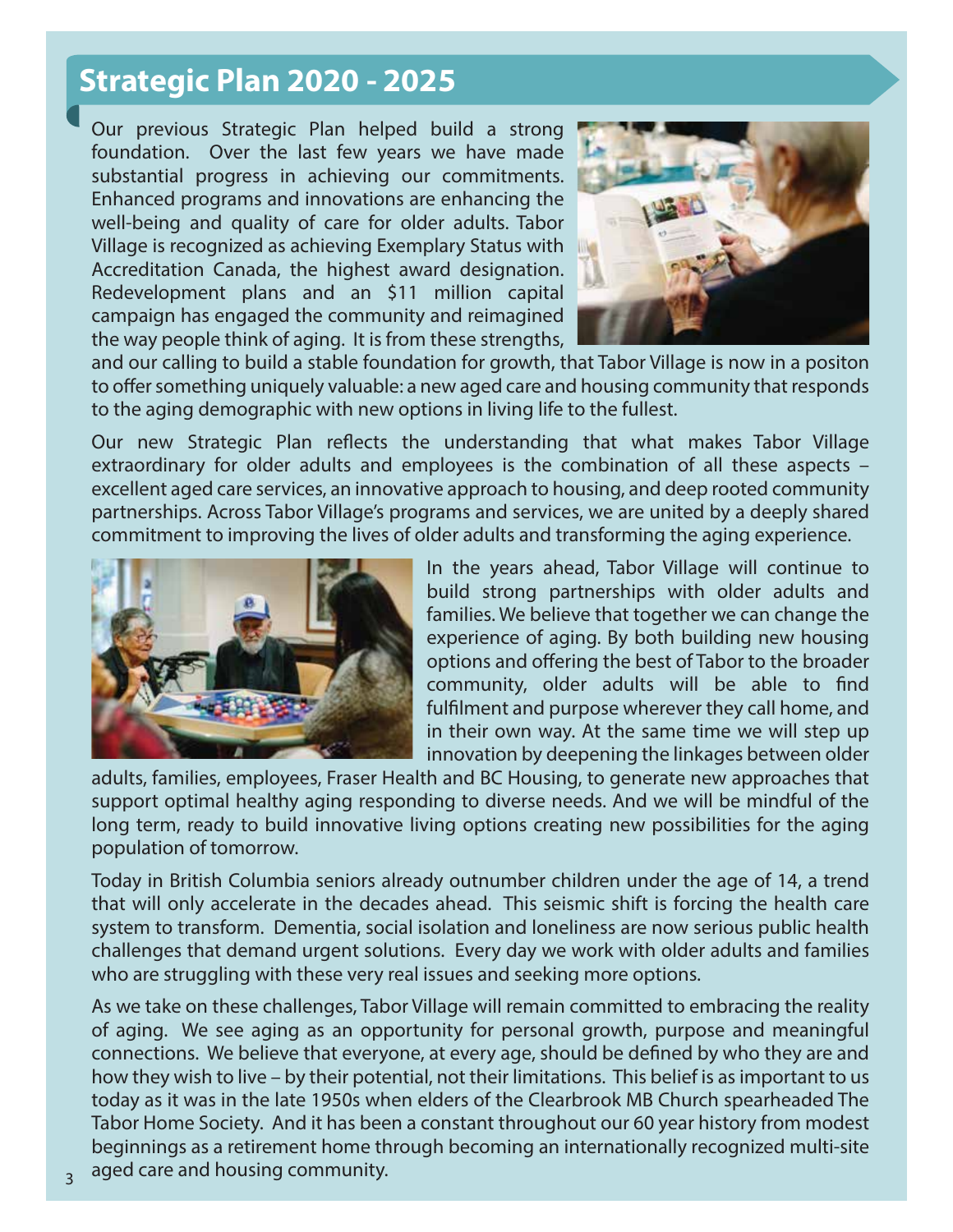# **Our Strategic Plan and Mission**



*Source: Statistics Canada, Census of Population*

Tabor Village's Mission Statement is an essential part of the Strategic Plan. While a Mission Statement describes what our organization does in concrete terms, it is much more than that. Our Mission keeps us all connected to our greater purpose, which is making a positive difference in the lives of all people who are touched by our calling at Tabor Village. The Mission reflects our strengths come from the collective good of the various programs and services that enhance the lives of others. It emphasizes the importance of our partnership with older adults and families and the invaluable role that Tabor Village staff and volunteers play in creating an exceptional experience for those who call Tabor home. And it underscores our vital connections with all of our partners who, like us, are dedicated to improving the experiences of the aging population.



*A resident enjoys a video visit from her loved ones.*

# **Our Mission Statement**

**Tabor Village is a vibrant community where seniors experience "Care from the heart" with Christian compassion, and respect.**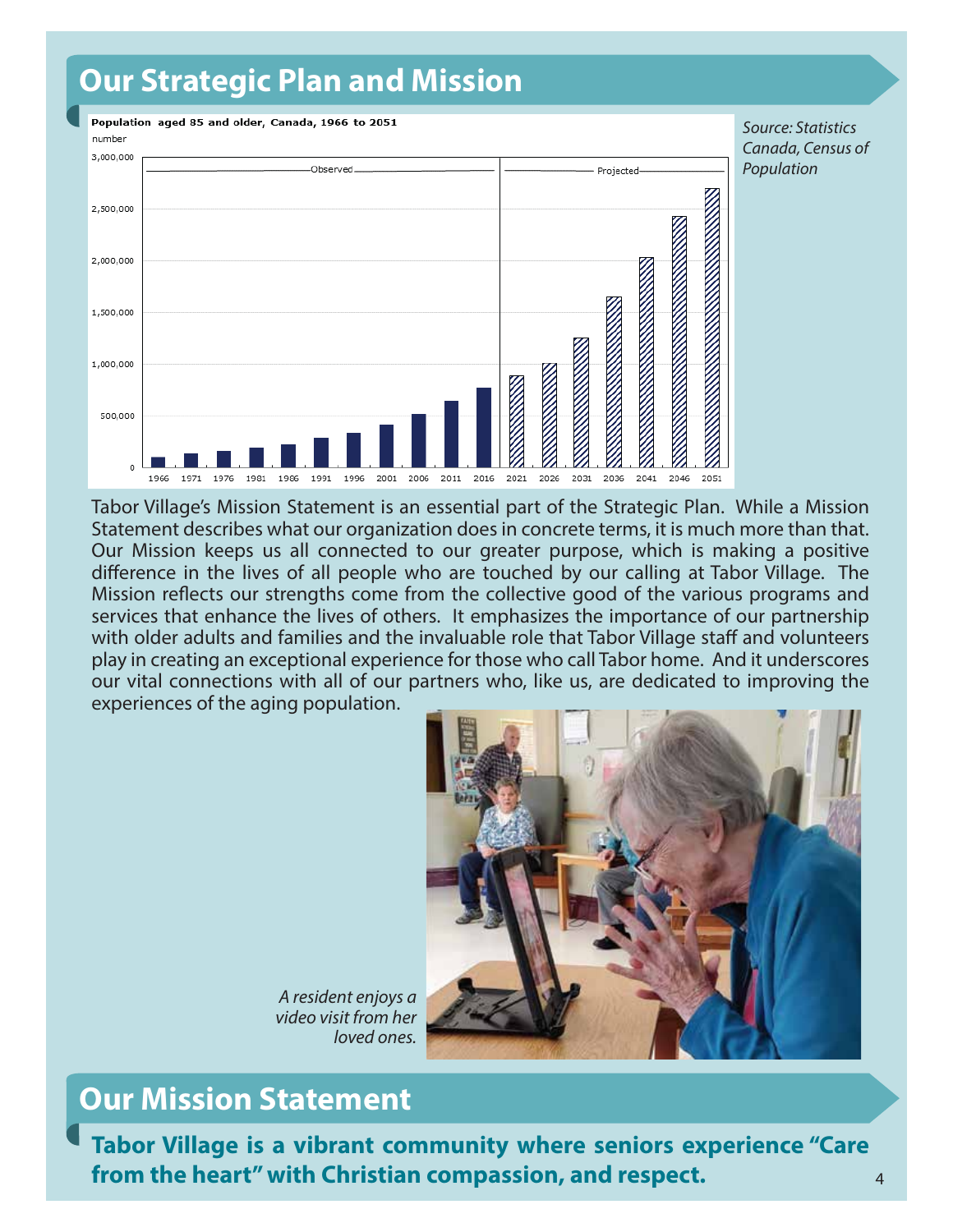# **Strategic Planning Process**

The 2020 – 2025 Tabor Village strategic planning process has been undertaken to respond to the increasing care and housing needs and to embrace the challenges that lie ahead. The decade ahead will see much changes and opportunity as health care delivery to older adults evolves at a rapid rate.



Tabor Village will always be guided by its Mennonite Brethren heritage committed to excellence in the way seniors are served, renewing and expand outdated physical plants with a modern designed to meet the changing needs of older adults. By planning for the future, Tabor Village will continue the legacy of 60 years of serving seniors by some of the most dedicated caring heart employees in elder care.

Jacob Klassen, Jacob Martens, Abram J. Friesen, the first men elected to begin the Tabor Home Society (1956)

This strategic plan has been developed through input and ideas provided by the Board of Directors and the Leadership Team who were inspired by community partners, churches, older adults, families, volunteers, employees who together from the Tabor Village community providing passion and energy to fulfill the goals and commitments we will set ahead of us.



Vic Martens, Board Chair and Hildegard Bandsmer, Board Secretary (also Campaign Co-Chairs)



Francisco Alvarenga, Executive Chef, with Kate Tate, Director of Care Services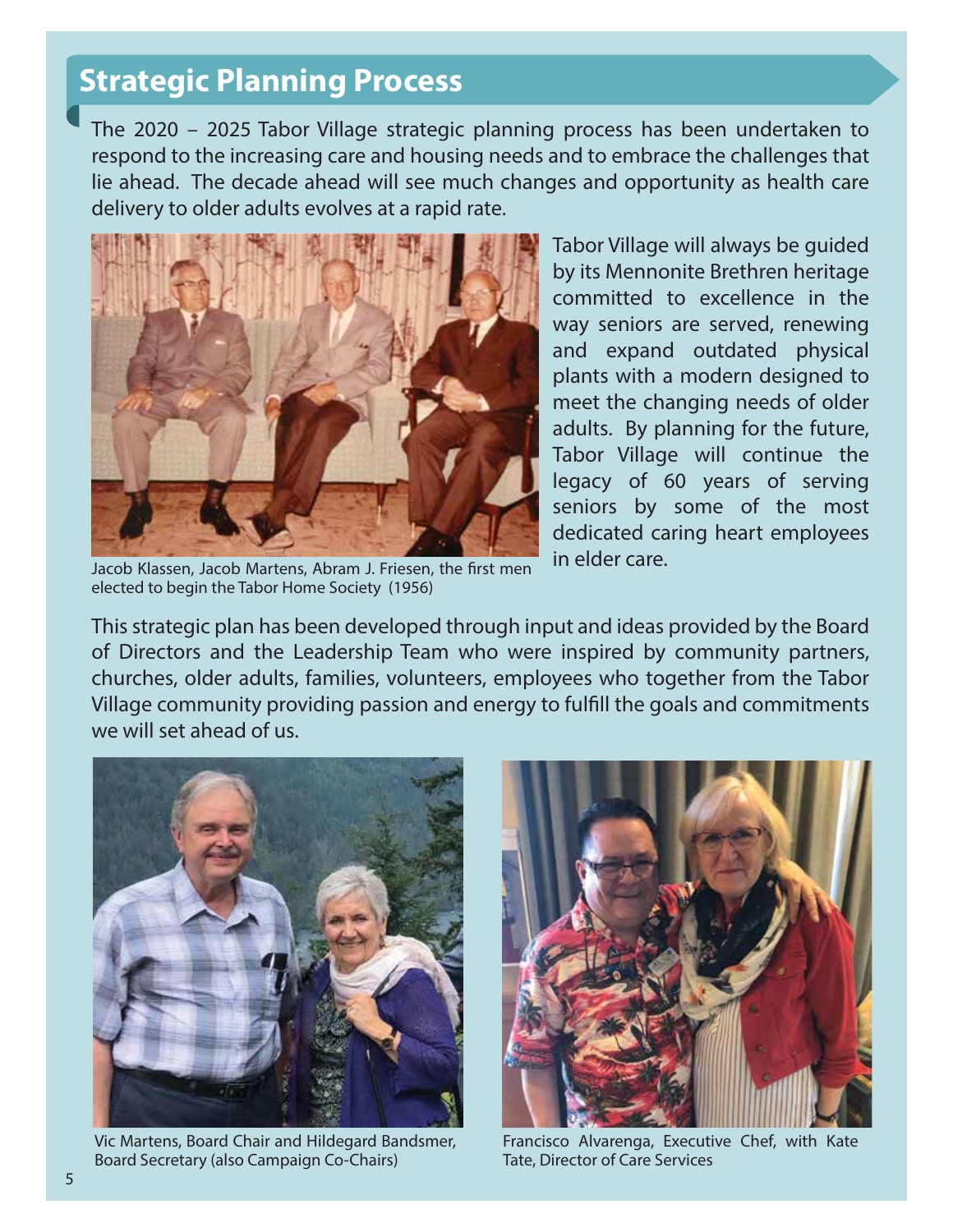# **Strategic Planning Retreat**

Each year, Tabor Village holds a Board retreat to evaluate the current status of the strategic plan and to consider the challenges in the year ahead. During the fall of 2019 Tabor Village held a strategic planning retreat where the Board and Leadership Team envisioned the boldest possible future for Tabor Village. The goal of the strategic planning process was to gain a deeper understanding and to imagine what types of programs and services that Tabor Village offers that would positively impact and best support the people we serve and employ.



Dan Levitt, Executive Director, with Jake Konrad, Vice Chair of the Board



Hildegard Bandsmer, Board Secretary, with Vic Martens, Chair of the Board, and co-Chairs of the Capital Campaign

The strategic planning process considered the various stakeholders that rely on Tabor Village including people currently living at Tabor Village, families, employees, volunteers, and representatives from various groups including health care providers, Fraser Health, City of Abbotsford, education institutions, Mennonite Brethren and broader faith community as well as business leaders. Creating a road map for the next five years for Tabor Village based on the feedback received from participants at the strategic planning retreat. From the feedback received at the retreat and through themes that emerged guide the development of the strategic priorities and decision making around the future of Tabor Village.

#### **On Servant Leadership:**

"Everybody can be great, because everybody can serve. You don't have to have a college degree to serve. You don't have to make your subject and verb agree to serve. You only need a heart full of grace. A soul generated by love."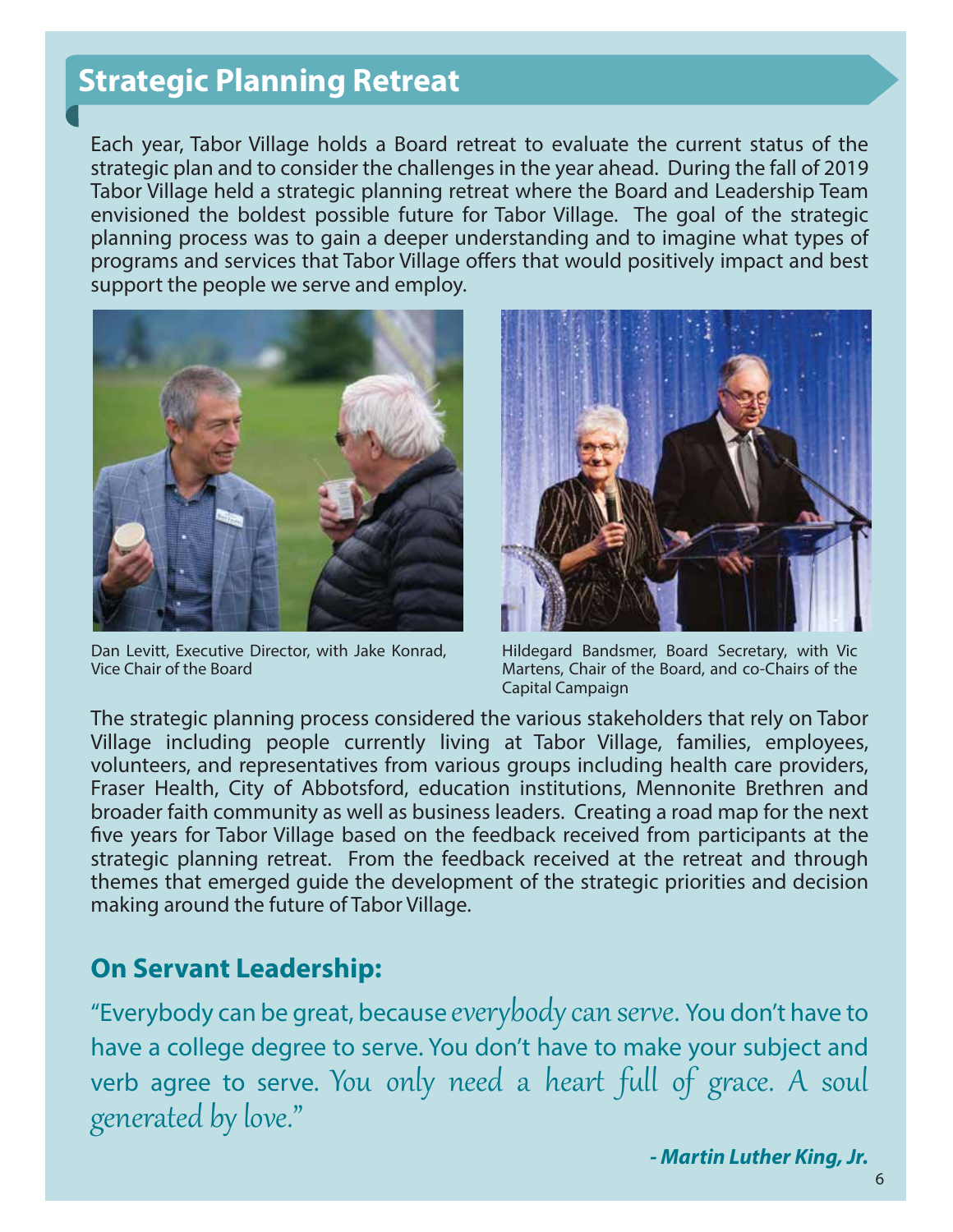# **Tabor Village Strategic Planning Priorities 2020 - 2025**

### **Care Services**

#### **Enhance care services that better meet the changing needs and expectations of older adults.**

- 1. Embed person centred approaches to Care Services.
- 2. Enhance palliative care for older adults living with chronic life limiting conditions.
- 3. Improve communication between Tabor Village, older adults and families.
- 4. Enhance assisted living and supported living services.

### **Human Resources**

#### **Foster a workplace of choice through employee engagement.**

- 1. Enhance the working environment to become a workplace of choice.
- 2. Establish a positive and collaborative labour relations where we work together with union partners.
- 3. Optimize workforce by improving moral, reducing absenteeism, increasing retention, new recruitment strategies, implement a professional development program and recognition program.
- 4. Introduce Health, Safety and Wellness initiative that improves workplace wellbeing.



Tabor Home staff enjoy a delivery of tulips in appreciation for their hard work.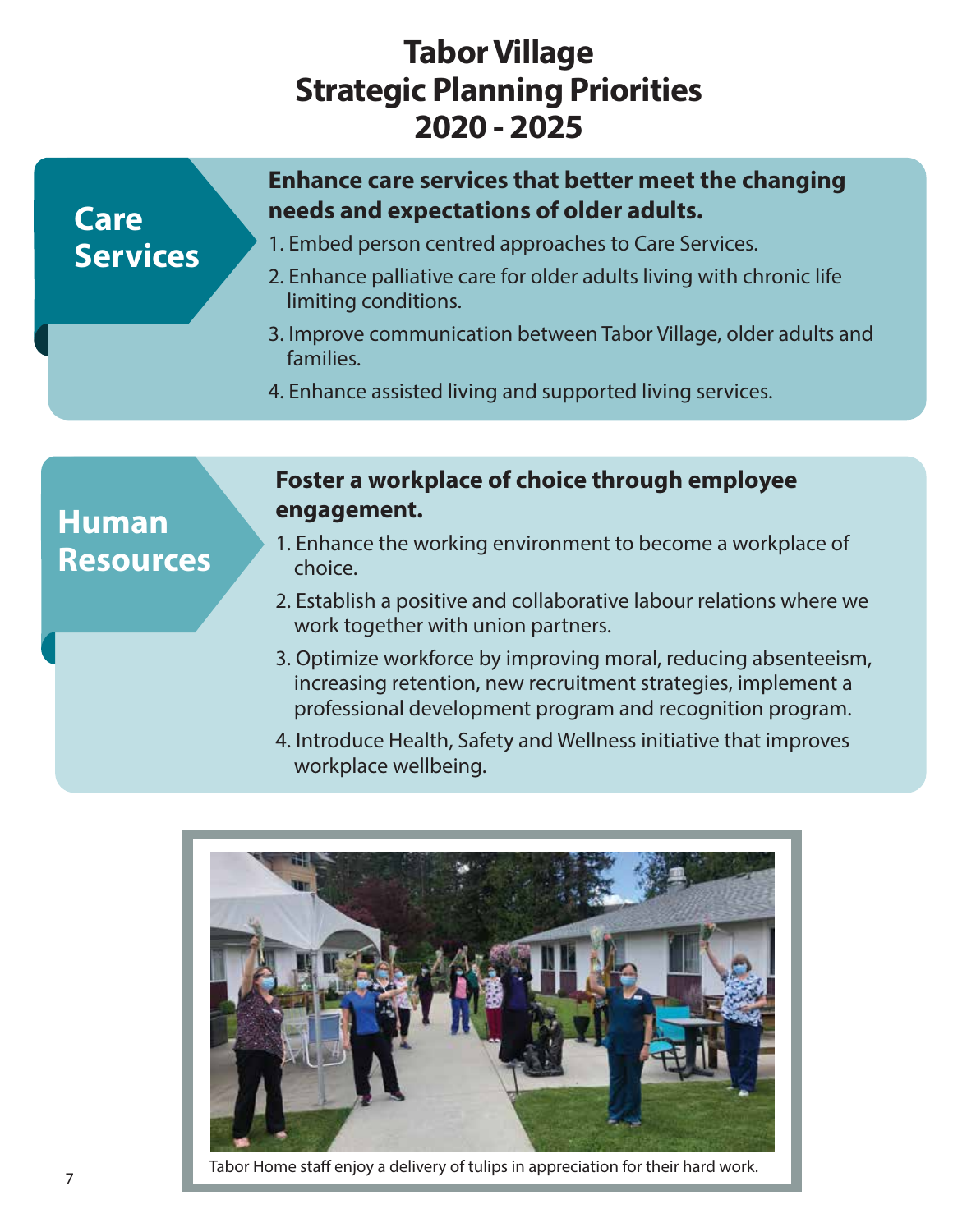# **Tabor Village Strategic Planning Priorities 2020 - 2025**

# **Financial Stewardship**

#### **The expectation is for Tabor Village to use scarce financial** resources to the maximum benefit of the people served:

- 1. Improving communication to achieve a sustainable fiscal health to meet the mission and vision.
- 2. Meet expectations for programs and services through the private pay market.

# **Redevelopment**

**Tabor Village's future is reliant on a renewed physical infrastructure, including a new complex care home, expanding and modernizing Tabor Court, and offering new independent and supportive living options for older adults.**

- 1. Offer living options that make moving into Tabor Village a preferred choice.
- 2. Inspire the community through the completion of the \$11 million capital campaign to replace the current complex care buildings.

# **Progress Reports**

Strategic Plan Progress Reports are regularly drafted to assess how the strategic plan has been implemented and to focus on the key directions of the organization. The reports are based on the achievement of Key Performance Indicators (KPIs), which measure desired outcomes to bring the change needed to advance the plan toward its envisioned future. The reports are created with input from the Leadership Team and presented at Board of Directors' meetings. Adjustments to priorities and directions are made as the environment shifts and new opportunities emerge that fit within the Tabor Village mission and bring us closer to the vision for the future.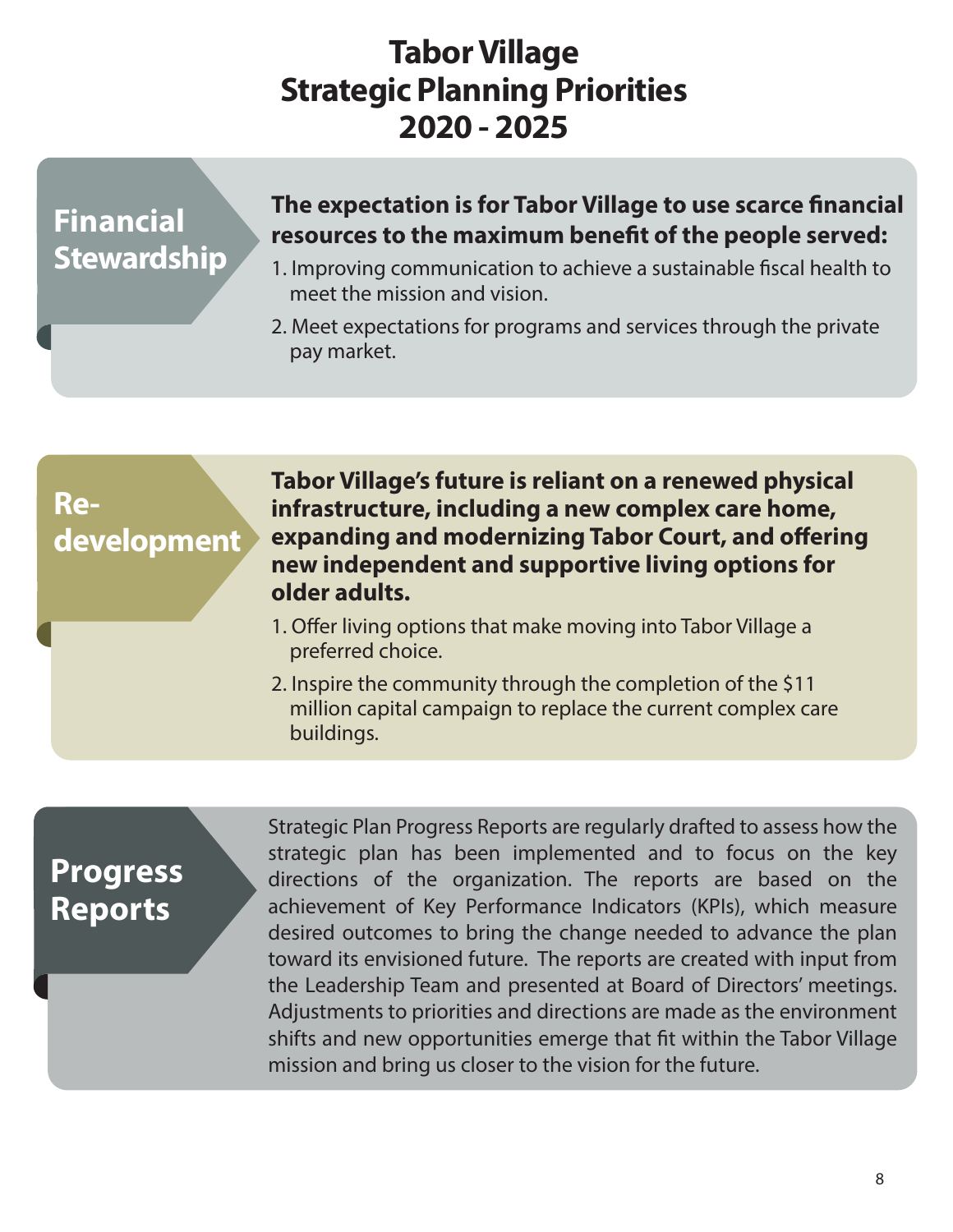# **Conclusion**

Accomplishing the realization of strategic priorities for any organization is based on the people that engaged in bringing about a preferred future with a commitment to outcomes that transform lives. Older adults who can no longer live independently is the demographic that Tabor Village was founded to serve more than 60 years ago. That commitment to people in need will never change and a positive perspective for a better tomorrow is fundamental the organization's spirit. In the words of the first House Father of Tabor Village Abram J. Friesen…

# "The best is yet to come!"





**TABOR VILLAGE** Providing Care from the Heart

31944 Sunrise Crescent, Abbotsford, BC V2T 1N5 Ph: 604-859-8715 • info@taborvillage.org

> **www.taborvillage.org www.facebook.com/taborvillage**